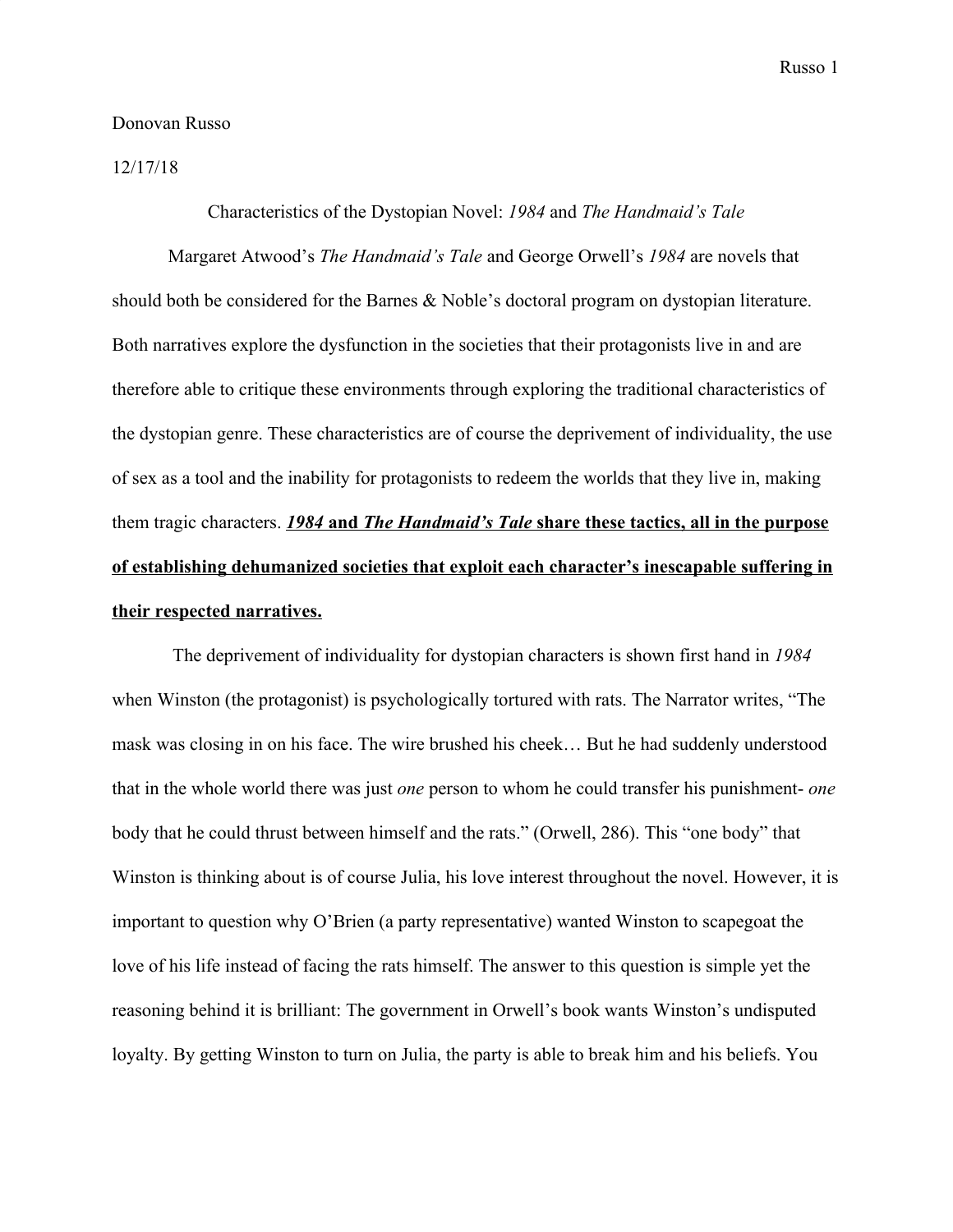see, the party will never just kill rebels because that still grants them with a sense of inner pride, like dying for what you believe in. If the party can brainwash their citizens though and if they can enforce their own ideological concepts into their minds, then there is no defects in the party's hierarchical power. Winston is simply beaten until he conforms to the party, leaving no inspired copy cats behind; the system is bullet proof due to its ability to suck the life out of its people.

This concept of deprivement is further exemplified in *The Handmaid's Tale* when Offred (the protagonist) expresses her desire for touch and conversation. She discusses her former hatred of small talk and her need for touch, writing, "How I used to despise such talk. Now I long for it. At least it was talk. An exchange of sorts… Or I would help Rita make the bread, sinking my hands into that soft resistant warmth which is so much like flesh. I hunger to touch something." (Atwood, 11). When exploring this passage, it is important to understand why Offred is craving these simplistic entities. You see, along her path of being dehumanized she has had everything taken from her, including the basic aspects of human nature. Conversation and touch can be real intimate for a human being, as well as assisting in the enhancement of one's maturity. To have these joys stripped is also having one's individuality revoked. Offred's "hunger to touch" further proves that these pleasures have in fact been stripped from her, especially when she is trying to replace human flesh with bread dough. Similarly to *1984*, Atwood's tale is repulsed by touch and conversation because they evoke passion, as they did for Winston and Julia. The objective behind this restraint is simple: when passion is erased, so is thought. When there is no thought, there is no rebellion. When there is no rebellion, there is no threat. When there is no threat, power is stabilized.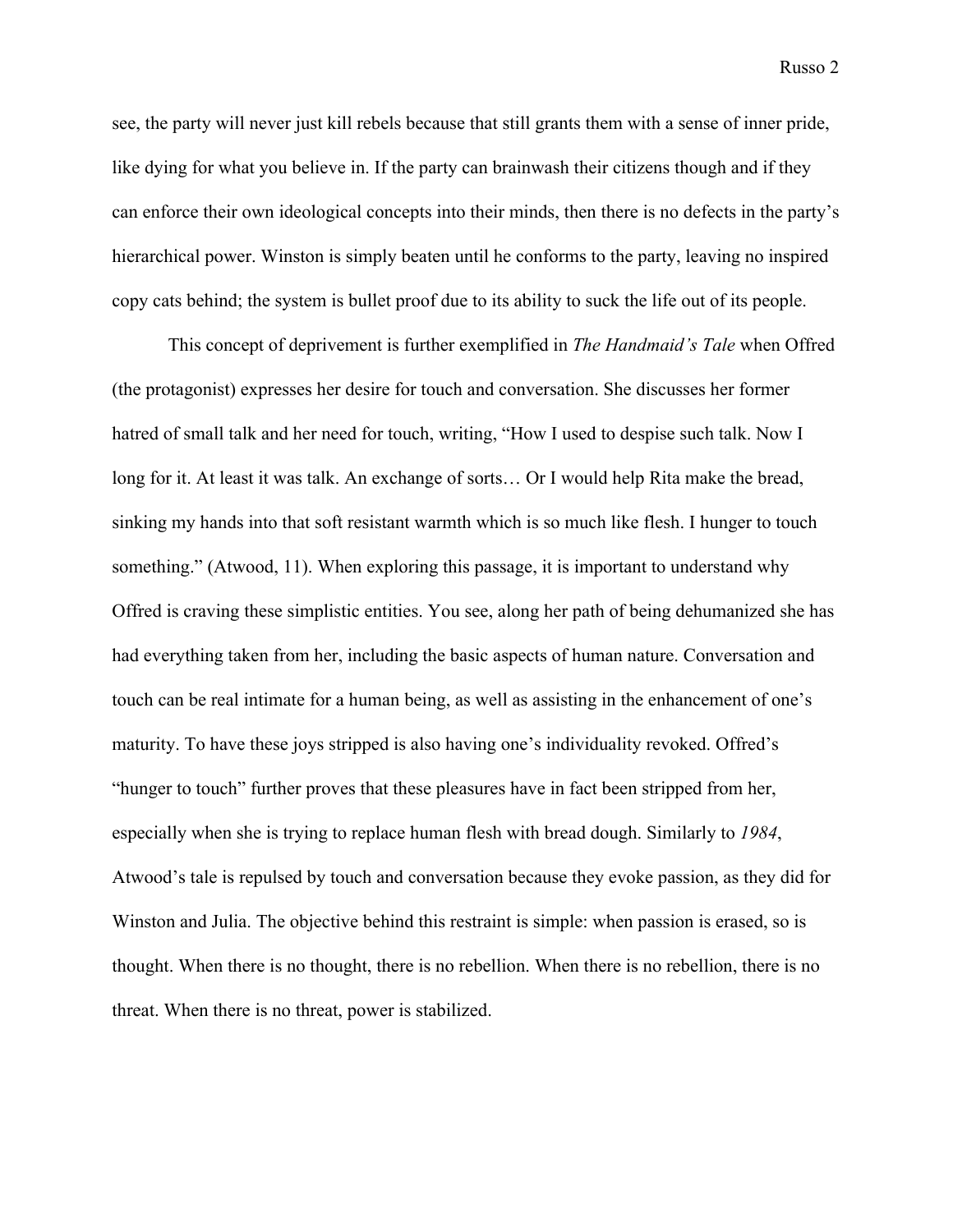This stabilization of power can be further looked at through the use of sex in both of these narratives. In *1984*, the Narrator discusses the government's views on sex, writing:

 What was more important was that sexual privation induced hysteria, which was desirable because it could be transformed into war fever and leadership worship… The way she put it was: … 'All this marching up and down and cheering and waving flags is simply sex gone sour. If you're happy inside yourself, why should you get excited about Big Brother and the Three-Year- Plans and the Two Minutes Hate and all the rest of their bloody rot?' (Orwell, 133).

The use of the word "hysteria" is interesting in this passage, especially in its relation to "transformation". Because sex is only supposed to be used for reproduction, the government is able to take advantage of the biological desires of its citizens because "hysteria" literally represents the madness that evolves within Oceanic (the name of the world's) individuals. "Transformation" also indicates that the government uses this built up anger and redirects it towards subjects that they dislike, such as "traitors" and countries that they are currently at war with. When questioning why the government would do such a thing, Julia says it best when she makes her comments regarding excitement. When she refers to the marching and parades as "sex gone sour", she is inferring that sex is like a high that people achieve after performing the act. By having sex, people are granted a certain array of emotions that make them feel good and satisfied. If people are granted the privileges of having sex, this extreme sense of patriotism would be erased because there is no built up frustration. In other words, the government would not be able to forcefully install this sense of hyperbolic pride in Oceania. So to answer simply why the government would want to control sex, it is because sex evokes individuality (which we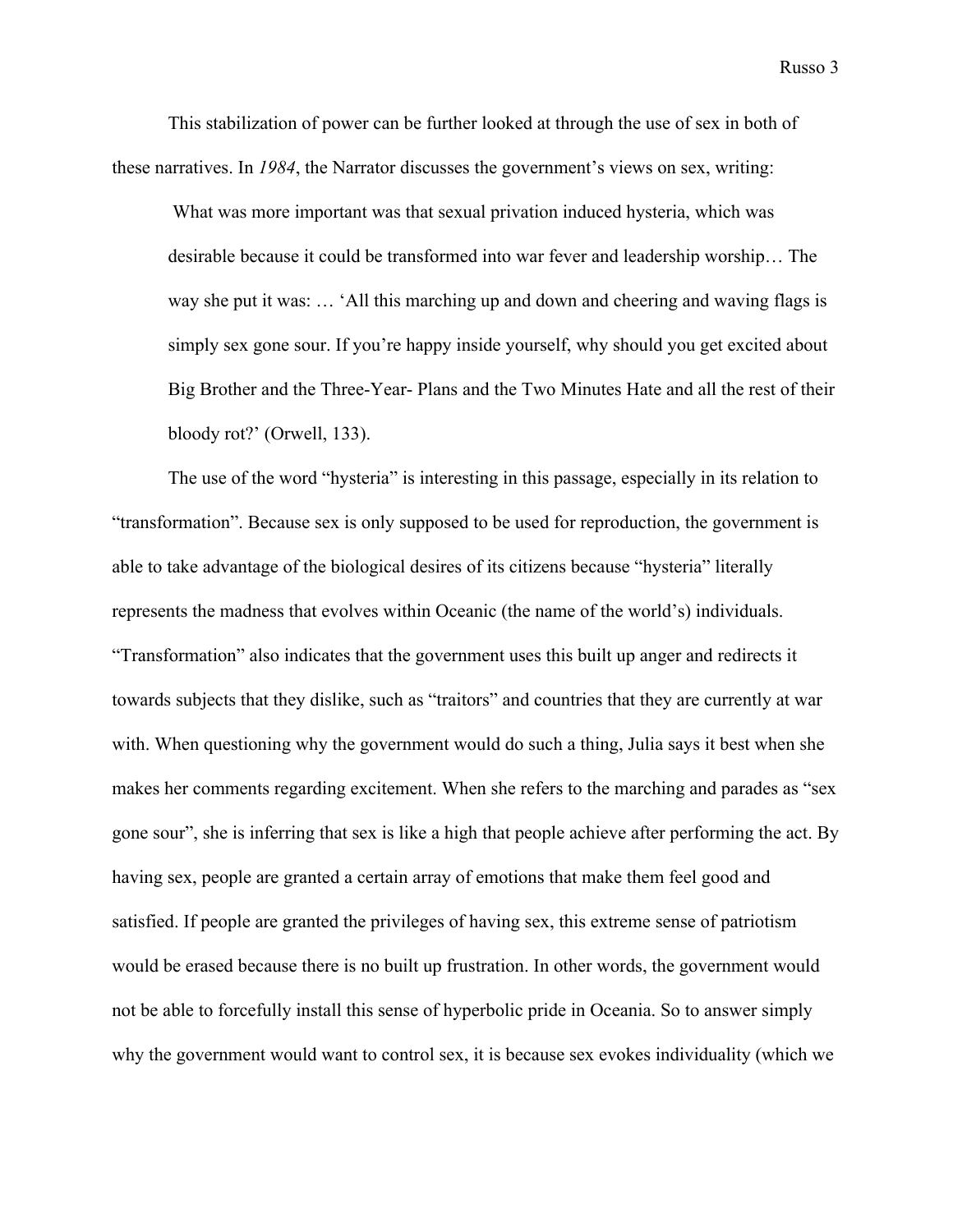have already discussed) which of course includes thinking clearly. If people are thinking clearly, then it is much more difficult to control them. If it is much more difficult to control them, then power is destabilized.

Sex in terms of power can be further examined through the *The Handmaid's Tale* as well. When Offred describes her sexual duties with her commander, she writes:

My red skirt is hitched up to my waist, though no higher. Below it the Commander is fucking… I do not say making love, because this is not what he's doing. Copulating too would be inaccurate, because it would imply two people and only one is involved… It has nothing to do with passion or love or romance or any of those other notions we used to titillate ourselves with… Arousal and orgasm are no longer thought necessary; they would be a symptom of frivolity merely like jazz garters or beauty spots… Outdated. It seems odd that women once spent such time and energy reading about such things… They are so obviously recreational. This is not recreation, even for the Commander. This is serious business. (Atwood, 94-95).

When looking at this passage, it is important to understand why Offred believes that her and the Commander are not making love. This is supposed to suggest that sex is no longer sex. This is proven when she uses the word "fucking," which exemplifies that this is in fact an act or a duty expected of herself and the Commander (which she says later in the passage). She further supports this claim by stating that the act has nothing to do with "romance" or any other intimate concept, which then devalues the concept of sex all together. This is shown by her use of the word "outdated" which she defines arousal and orgasm as. It is also interesting that she compares these sexual responses of intercourse to "jazz garters" and "beauty spots" because it suggests that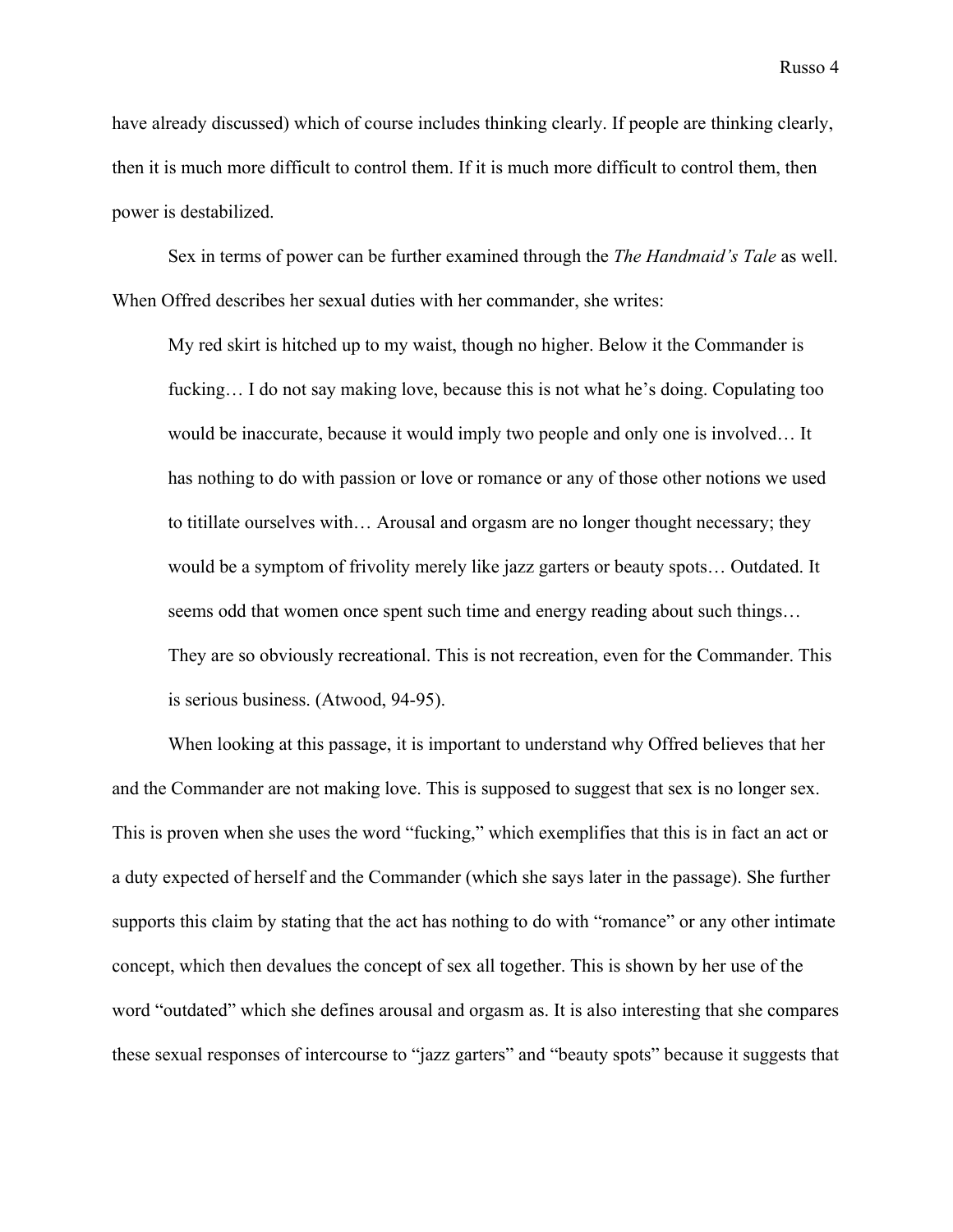Russo 5

sex used to be looked at as an art form or simply as beautiful. Her use of the word "odd" also reveals that The Republic of Gilead (the government in novel) has in fact began to brainwash her because she no longer views sex as recreational, but as a form of business which of course further minimizes its original authenticity. So compared to *1984*, the narrative shifts sex into a job that strips women of their identity, being nothing more than the genitals that they possess; this of course strengthens the Republic of Gilead's power, ensuring that there authority remains stable.

While the use of sex and the deprivement of individuality are of course important in this specific genre, the protagonist's inability to redeem justice for their society is the most substantial aspect to be considered when thinking about dystopian literature. This is shown first hand in *1984* at the novel's conclusion. When describing Winston's newfound perspective on Big Brother, the Narrator writes, "He gazed up at the enormous face. Forty years it had taken him to learn what kind of smile was hidden beneath the dark mustache... But it was alright, everything was alright, the struggle was finished. He had won the victory over himself. He loved Big Brother." (Orwell, 297-298). The "smile" that Winston learns to appreciate symbolizes this newfound perspective on life that was installed into him. He sees the smile because he now believes that Big Brother represents all that is good. Because of Winston's new mindset, the tone of the point of view changes as well; this is proven when the Narrator claims that Winston won the victory over himself. This "victory" is Winston accepting his role in society and now idolizing the idea that he once hated: Big Brother. By no longer being a rebel and by also being brainwashed, Winston is proud that the rebellious aspects of his life are over and that he can now embark on his new journey. We, the readers of course have a different perspective and are able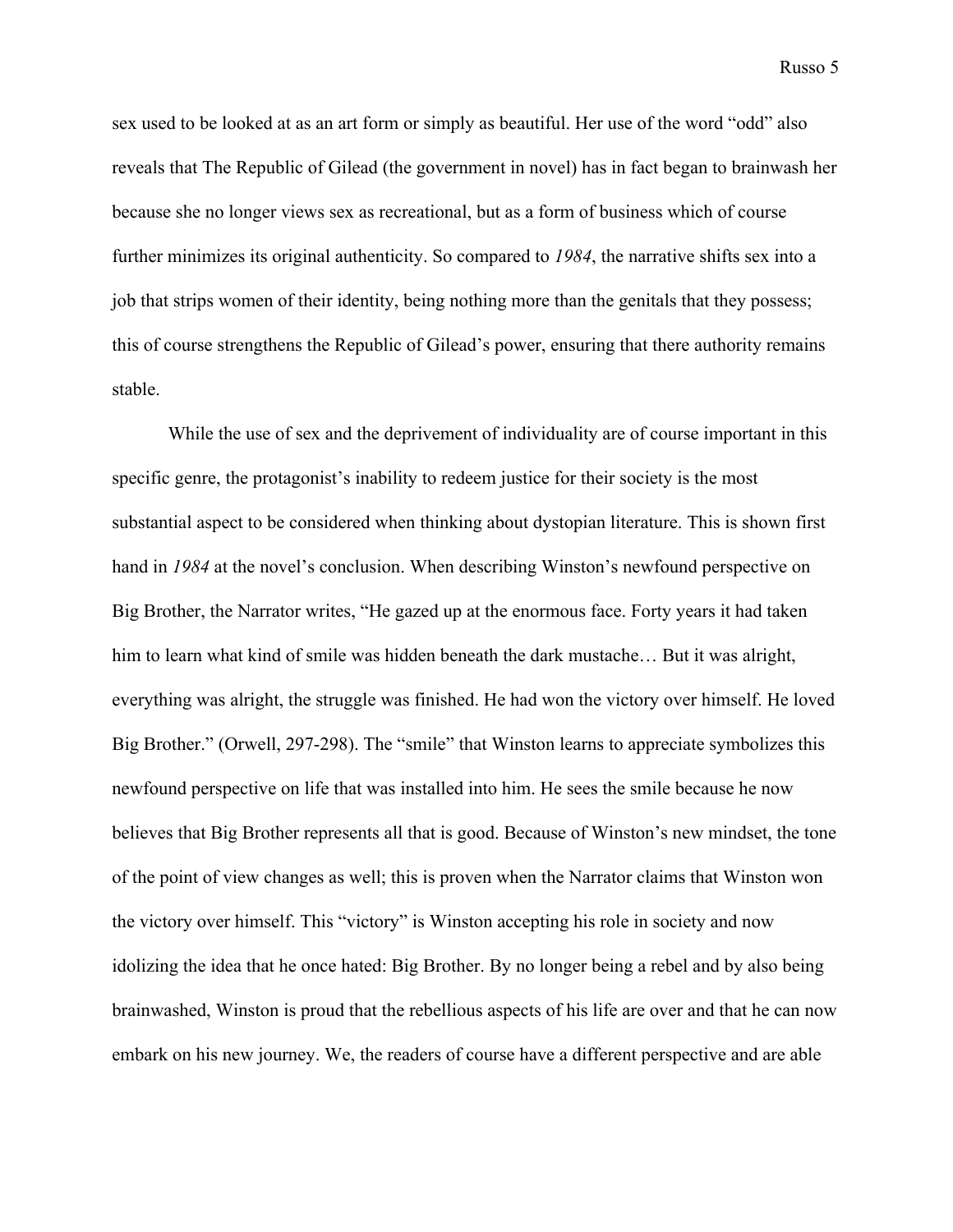to see how tragically he has fallen, becoming the puppet that he has always dreaded. So to put it simply, this final scene truly reveals that Winston's ambition failed him because his acts of bravery were conducted too late. The party was already too powerful and they proved that one man cannot take down an entire army. In fact, all it took them was a cage full of rats to do so.

In *The Handmaid's Tale*, Offred's conclusion also shows that she has no ability to save herself or the world around her. This is confirmed when she is about to be taken away and is unsure if she is being saved or killed. She writes:

The van waits in the driveway, its double doors stand open. The two of them, one on either side now, take me by the elbows to help me in. Whether this is my end or a new beginning I have no way of knowing. I have given myself over into the hands of strangers, because it can't be helped. And so I step up, into the darkness within; or else the light. (Atwood, 295)

This passage is significant for many reasons. First, the two men on each side symbolize what her life has become. She is no longer a lady, let alone a person, but a slave of this hierarchical system. Offred even acknowledges this when she says that she has given herself to strangers. The use of the word "strangers" is also significant because it further proves the dysfunction that this narrative intertwines itself with, especially in regards to its relationship with the word "it". When reading this novel, it is extremely important to understand who and what Offred is referring to when she says, "it can't be helped". What "it" is supposed to stand for is simply the society that she lives in. Her intention with the entirety of that sentence is to suggest that she complies with the demands of these "strangers" because there is nothing else that she can do. Similarly to *1984*, The Republic of Gilead has gotten too powerful and it cannot be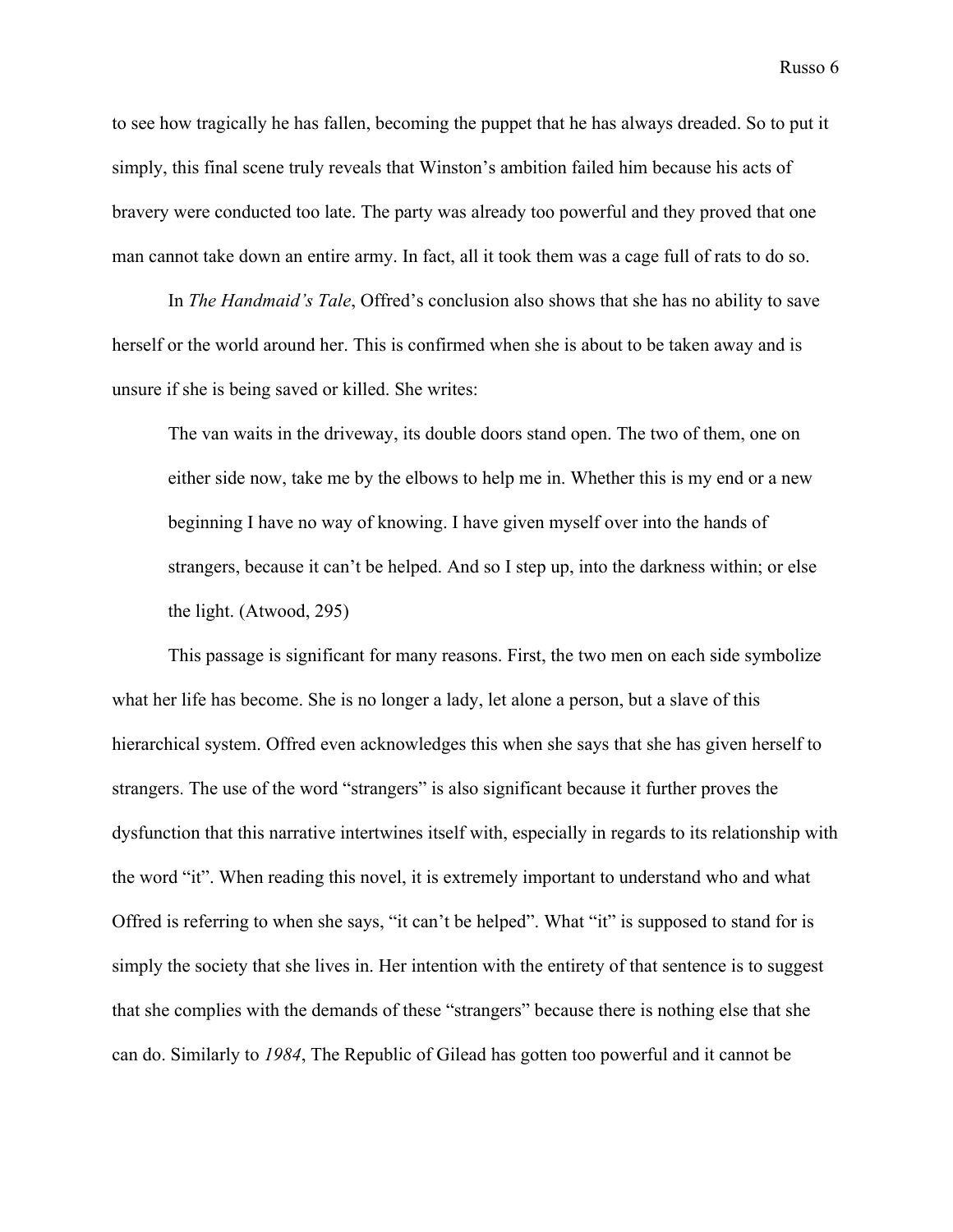Russo 7

stopped. They have taken full control and that is why this passage is so important: it represents this book in a nutshell. When Offred says that she is either stepping into darkness or light, it is because her life is truly unknowing. Like Winston, she has lost total control because her society has been nothing but bystanders in this big grand scheme. There is no way to fight, nor is there anyway to redeem. As a character in both narratives, you have two choices: to live with how things are or to kill yourself. Perhaps the ultimate question at this point is to consider what the better option is: "life" or death.

When reading these novels, it is important to understand what lessons Orwell and Atwood are trying to teach their readers. Although there may be many theoretical concepts to take away from both narratives, the most important idea to learn revolves around independence. Liberation belongs to the people and it always will, no matter how imperfect the people may be. When liberation is traded in, the dehumanization of individuals is an inevitable end that will always be suffered. Having said that, it is crucial to understand that dystopian novels expose the dysfunction that is a consequence to extremist behavior. The world is full of scary people, including terrorists, dictators and tons of hateful groups that hope to exterminate those who do not conform to their beliefs. In the US alone, there has been several hate crimes just in the last year. That is why it is important to include books like *1984* and *The Handmaid's Tale* in this doctoral program. Students need to be exposed to extremist behavior so they can learn when leadership blurs itself with dictatorship and that starts with learning the characteristics of the genre. When the characteristics are fully learned and understood, we give our world not only a better future but a more accepting present to live in. *1984* and *The Handmaid's Tale* both build narratives that exemplify dehumanized societies and because of each character's inescapable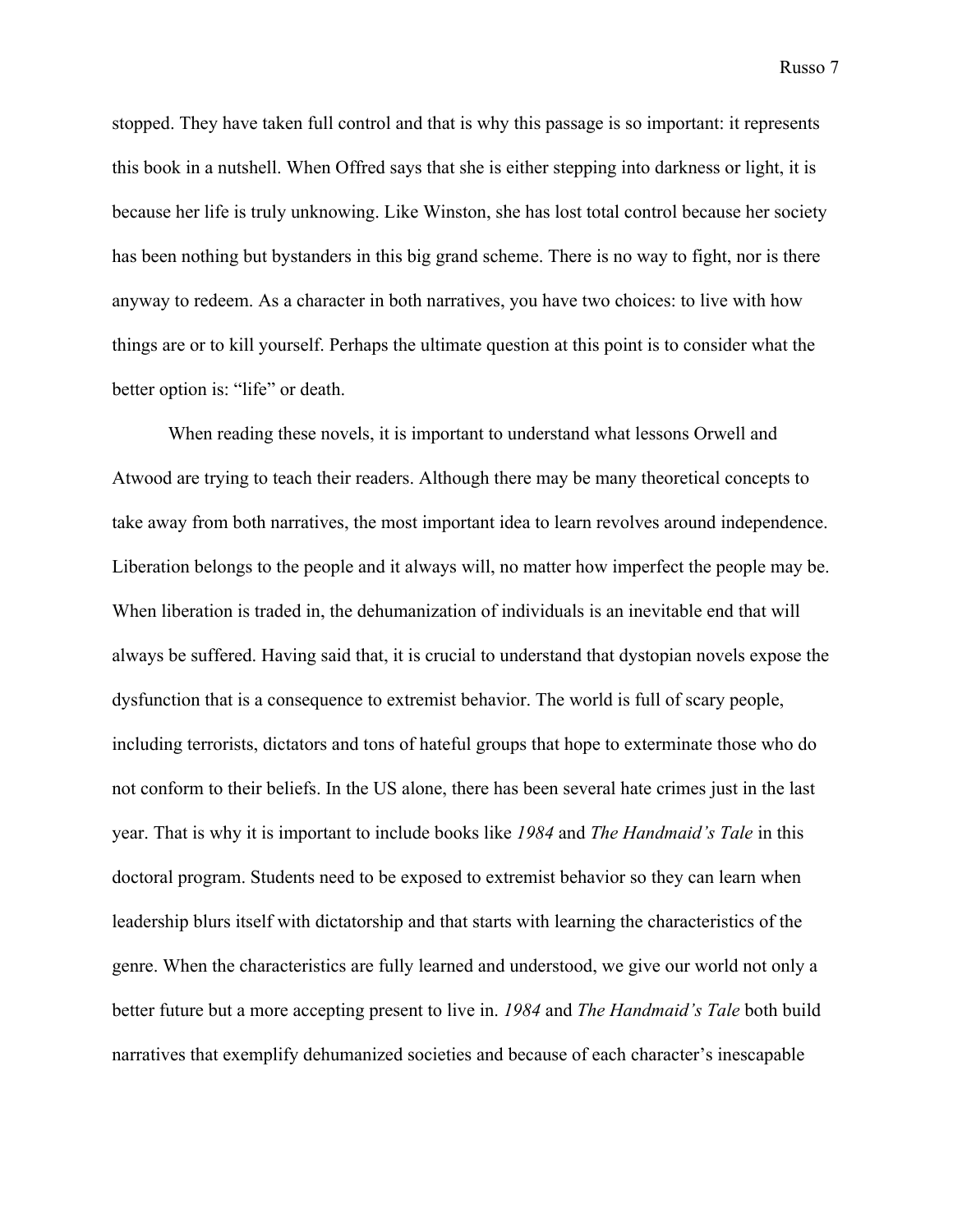suffering, students should be required to read these works as part of the Barnes & Noble's doctoral program on dystopian literature.